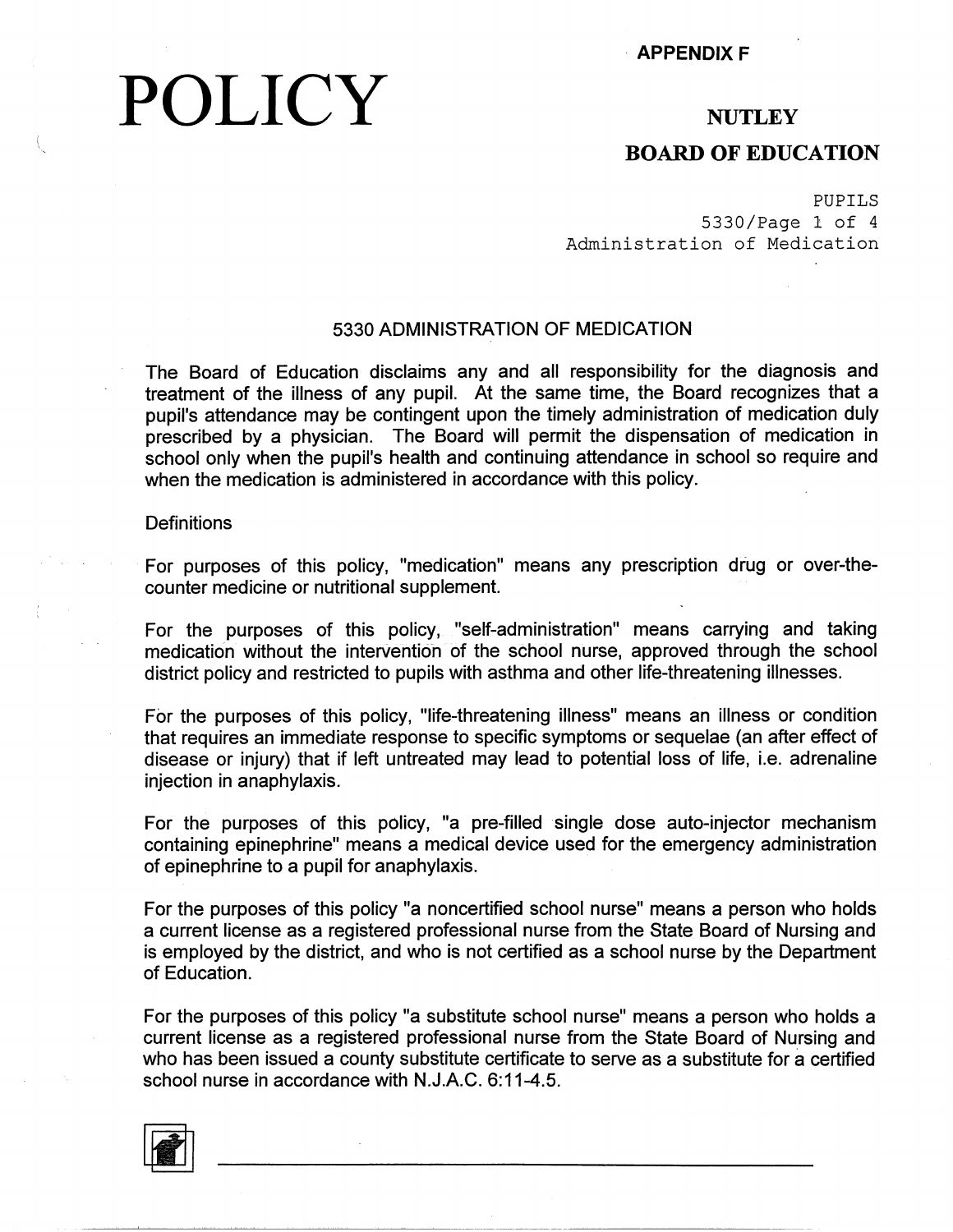## POLICY

#### **NUTLEY**

#### **BOARD OF EDUCATION**

PUPILS 5330/Page 2 of 4 Administration of Medication

For the purposes of this policy "a school physician" means a physician with a current license to practice medicine or osteopathy from the New Jersey Board of Medical Examiners who works under contract or as an employee of the district. This physician is referred to as the medical inspector in N.J.S.A. 18A:40-4.1.

No medication will be administered to pupils in school except by the school physician, a certified or noncertified school nurse, a substitute school nurse employed by the district, or the pupil's parent(s) or legal guardian(s). Medication must be delivered to the school nurse by the pupil's parent(s) or legal guardian(s). The medication must be brought to the school nurse in the original container labeled by the pharmacy or physician. Written orders signed by the pupil's private physician or an advanced practice nurse for the use of a pre-filled single dose auto-injector mechanism containing epinephrine, must be provided stating the name of the medication, the purpose of its administration to the specific pupil for whom it is intended, its proper timing and dosage, its possible side effects, and the time when its use will be discontinued. If written orders for use of a prefilled single dose auto-injector mechanism containing epinephrine are provided, the orders must say the pupil requires the administration of epinephrine for anaphylaxis and does not have the capability for self-administration of the medication. These written orders must be reviewed by the school physician prior to school approval for selfadministration of any medication. The school physician may also issue standing orders to the school nurse regarding the administration of medication. Medication no longer required must be promptly removed by the parent(s) or legal guardian(s).

The school nurse have the primary responsibility for the administration of a pre-filled single dose auto-injector mechanism containing epinephrine. However, the certified school nurse may designate, in consultation with the Board or the Superintendent, another employee of the district trained by the certified school nurse in accord with the "Training Protocols for, the Implementation of Emergency Administration of Epinephrine" issued by the New Jersey Department of Education, to administer the pre-filled single dose auto-injector mechanism containing epinephrine when the school nurse is not physically present at the scene. The school nurse may select the designee from a list of staff who have volunteered to serve as designees and arrange for their training to insure additional coverage for each school building. The pupil's parent(s) or legal guardian(s) must consent in writing to the designated person if applicable. In addition, the parent(s) or legal guardian(s) must be informed that the school district has no liability as a result of any injury arising from the administration of a pre-filled single dose auto-injector mechanism containing epinephrine, and the parent(s) or legal guardian(s) must sign a statement that shall indemnify and hold the district and employees harmless against any



I,,, \_l\_.....L\_,~---~~~~~~~~~~-~-----------------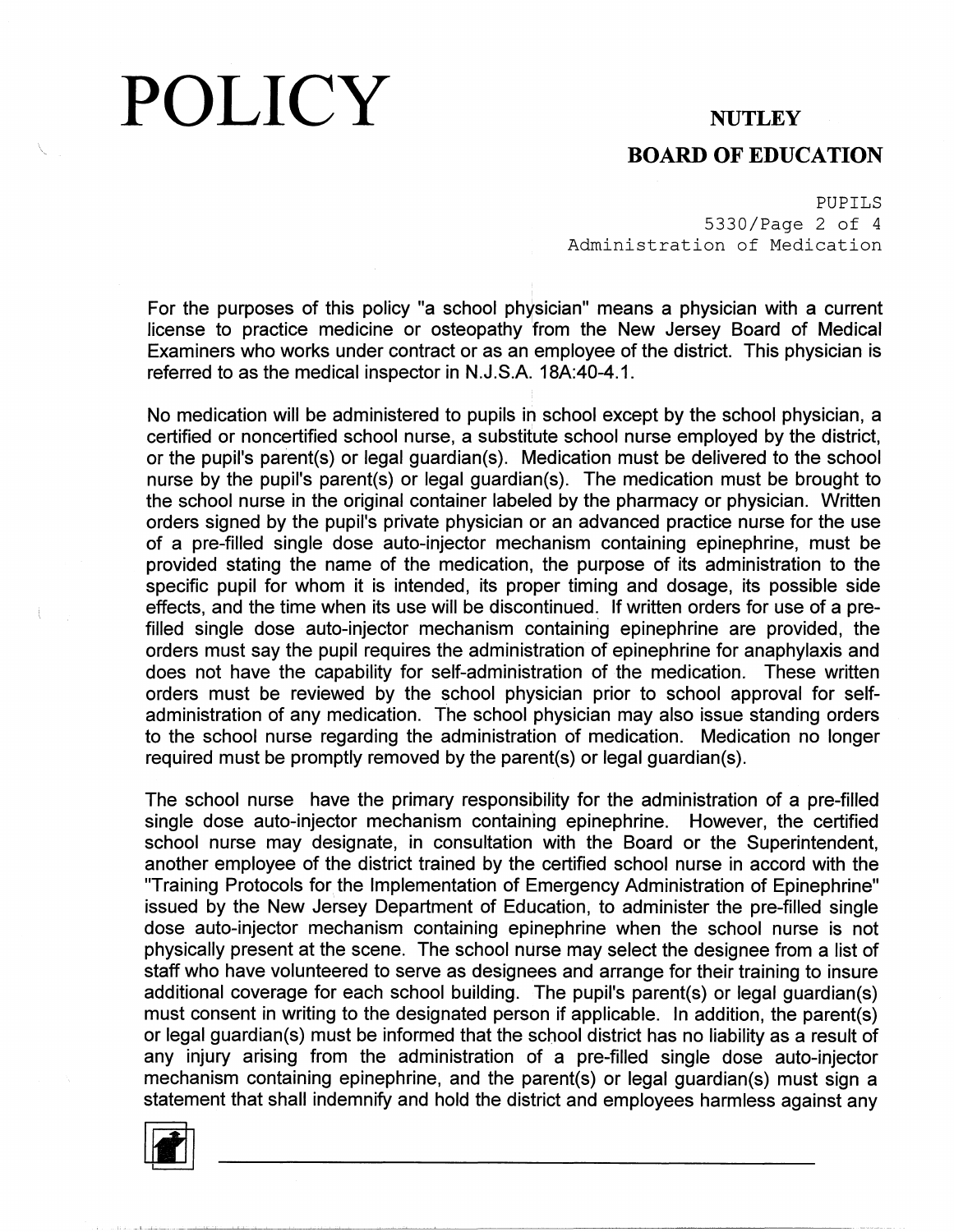### POLICY **NUTLEY**

### **BOARD OF EDUCATION**

PUPILS 5330/Page 3 of 4 Administration of Medication

claims arising from the administration of a pre-filled single dose auto-injector mechanism containing epinephrine. The permission for the emergency administration of epinephrine via a pre-filled single dose auto-injector mechanism containing epinephrine to pupils for anaphylaxis is effective for the school year it is granted and must be renewed for each subsequent school year.

Self-administration of medication by pupils is permitted in accordance with N.J.S.A. 18A:40-12.3. A pupil is only permitted to self-administer medication for asthma or other potentially life-threatening illnesses as defined by the Department of Education, New Jersey Statutes Annotated and New Jersey Administrative Code.

Each school in the district shall have and maintain for the use of pupils at least one nebulizer in the office of the school nurse. Each certified school nurse to administer asthma medication will receive training in airway management and in the use of nebulizers and inhalers consistent with State Department of Education regulations. Every pupil that is authorized to use self-administered asthma medication pursuant to N.SS.A. 18A:40-12.3 or a nebulizer must have an asthma treatment plan prepared by the pupil's physician which shall identify, at a minimum, asthma triggers, the treatment plan and other such elements as required by the Department of Education.

All pupil medications shall be appropriately maintained and secured by the school nurse, except those medications to be self-administered by pupils. In those instances the medication may be retained by the pupil with the prior knowledge of the school nurse. The school nurse may provide the Principal and other teaching staff members concerned with the pupil's educational progress with such information about the medication and its administration as may be in the pupil's best educational interests. The school nurse may report to the school physician any pupil who appears to be affected adversely by the administration of medication and may recommend to the Principal the pupil's exclusion pursuant to law.

The school nurse shall document each instance of the administration of medication to a pupil. Such individuals shall report such incidents to the school nurse within twenty-four hours of the self-administration of medication. The school nurse shall preserve records and documentation regarding the self-administration of medication in the pupil's health file. "Once a self-administering student is supervised and approved by the school nurse, they need only to report use of epinephrine so that a call can go out to 911 for the paramedics so that there can be a medical evaluation"